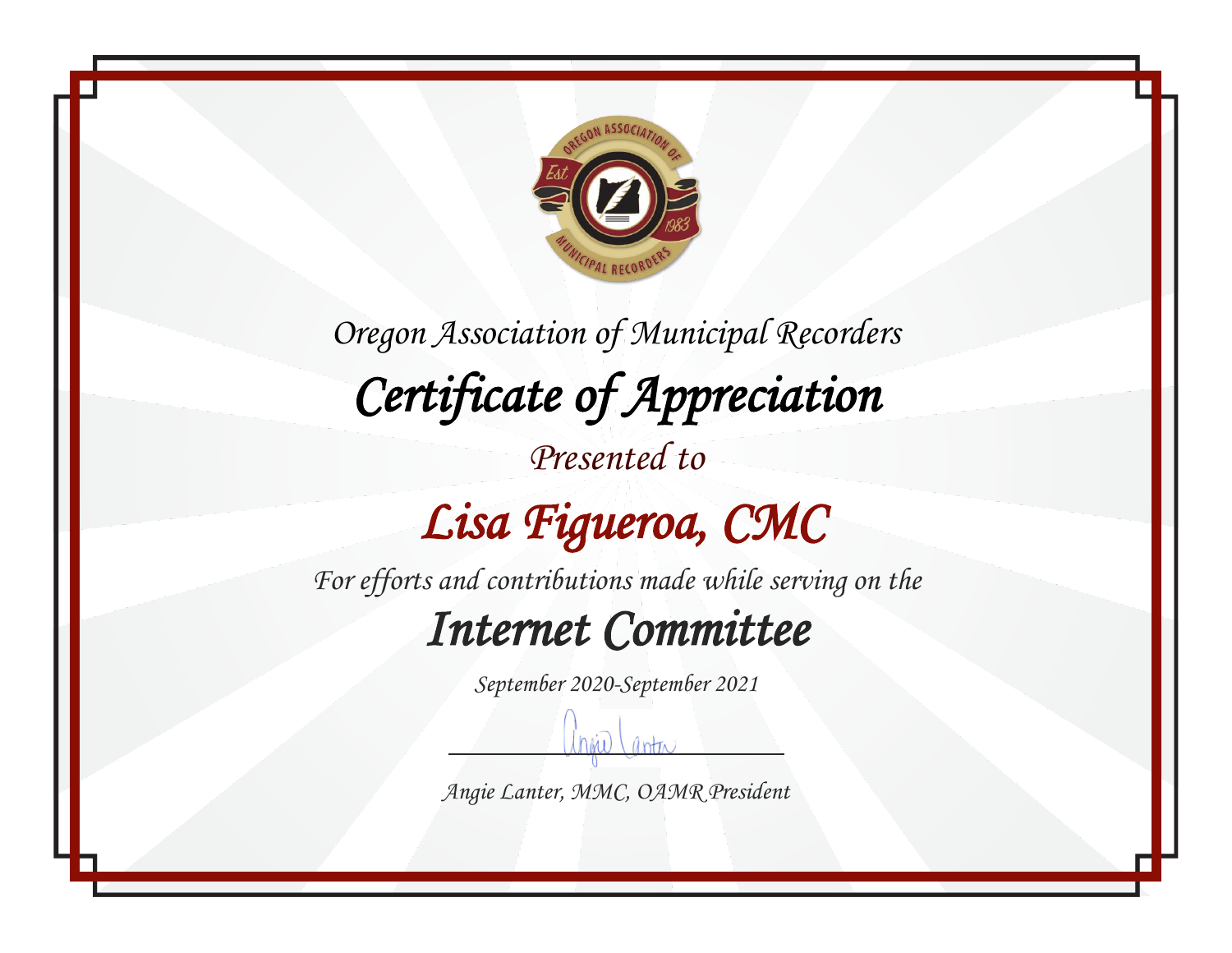

*Oregon Association of Municipal Recorders Certificate of Appreciation Presented to*

# *Kathy Payne, MMC*

*For efforts and contributions made while serving on the*

#### *Internet Committee*

*September 2020-September 2021*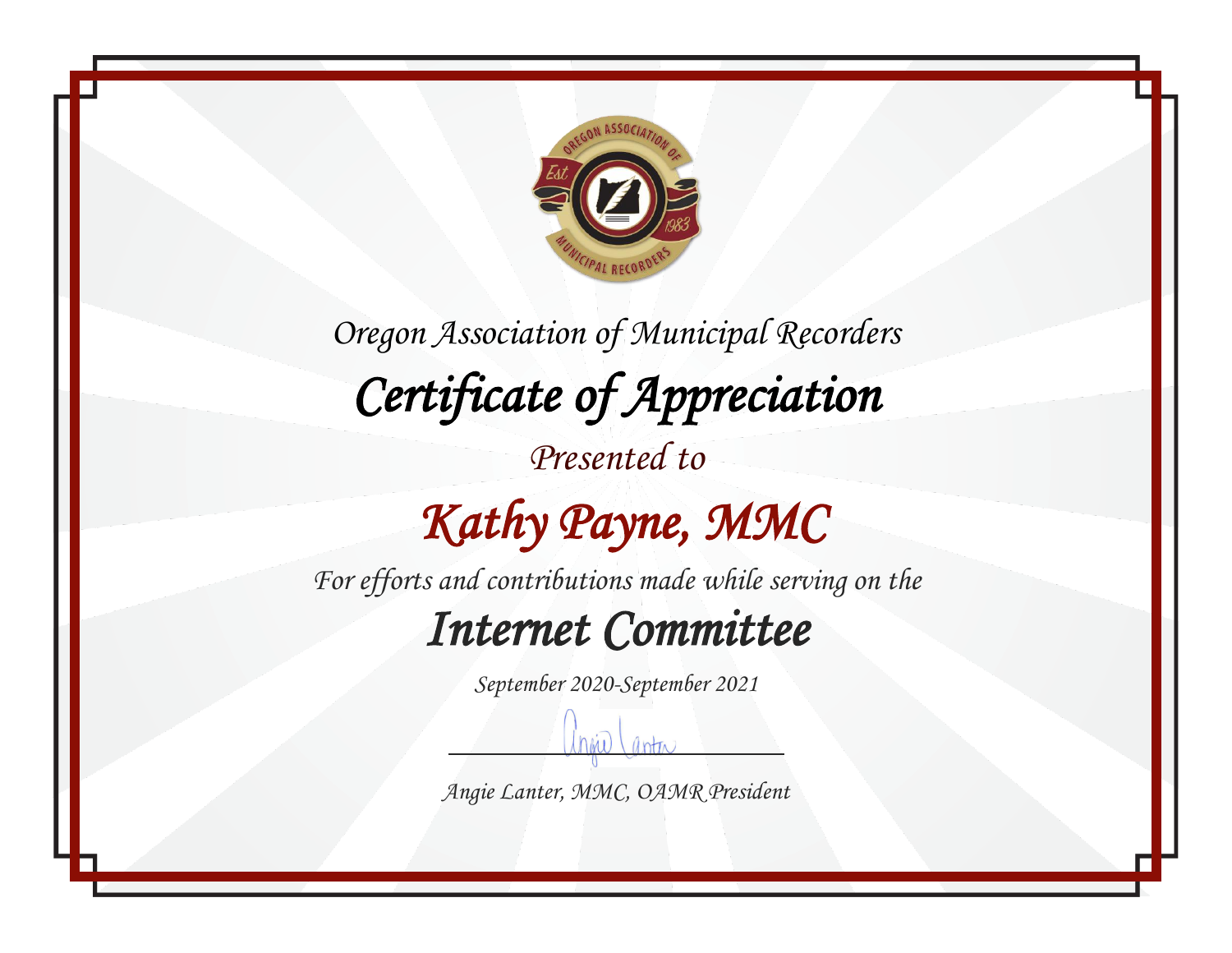

*Oregon Association of Municipal Recorders Certificate of Appreciation Presented to*

## *Susan Reeves, MMC*

*For efforts and contributions made while serving on the*

#### *Internet Committee*

*September 2020-September 2021*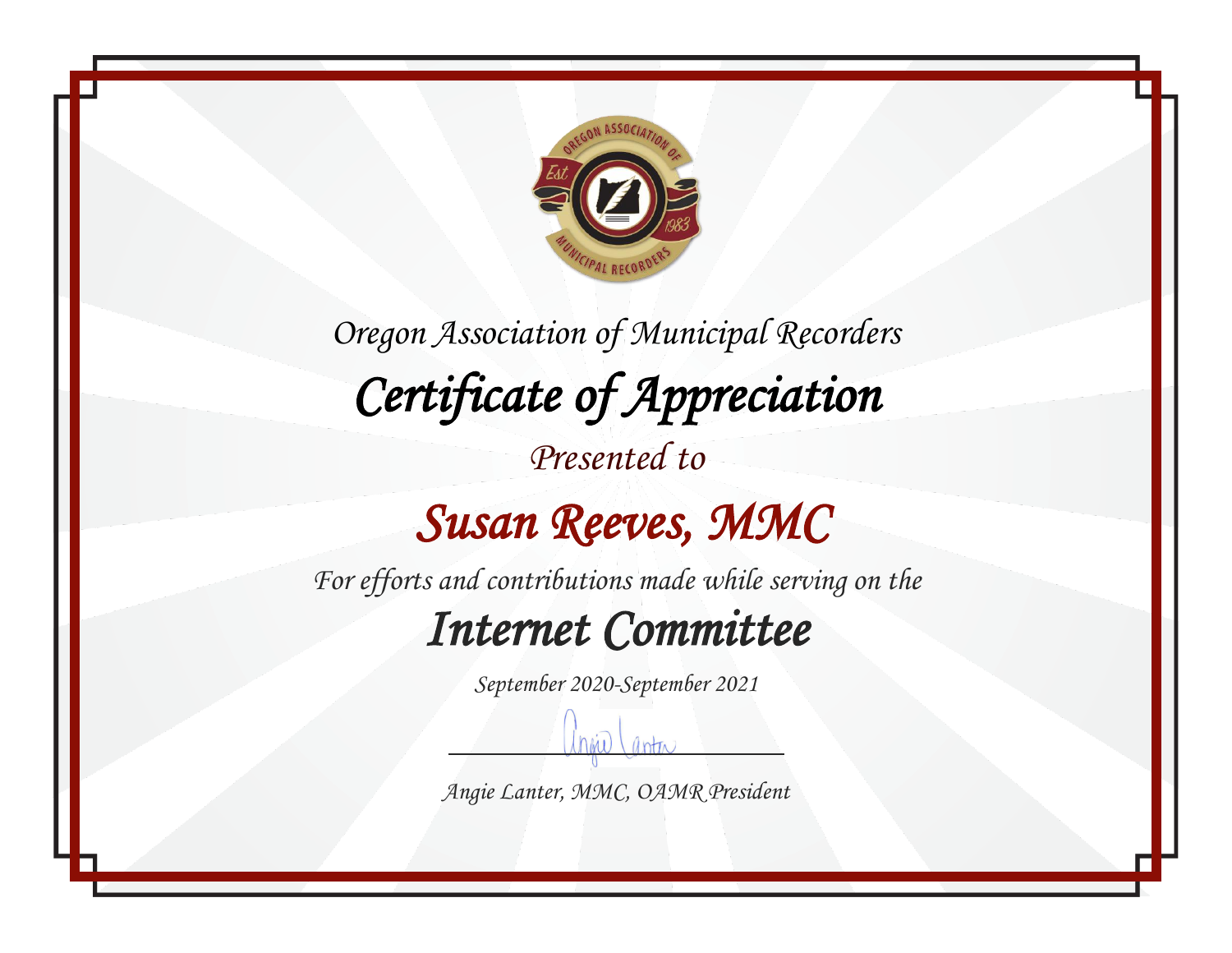

*Oregon Association of Municipal Recorders Certificate of Appreciation Presented to Debby Roth, MMC* 

*For efforts and contributions made while serving on the*

### *Internet Committee*

*September 2020-September 2021*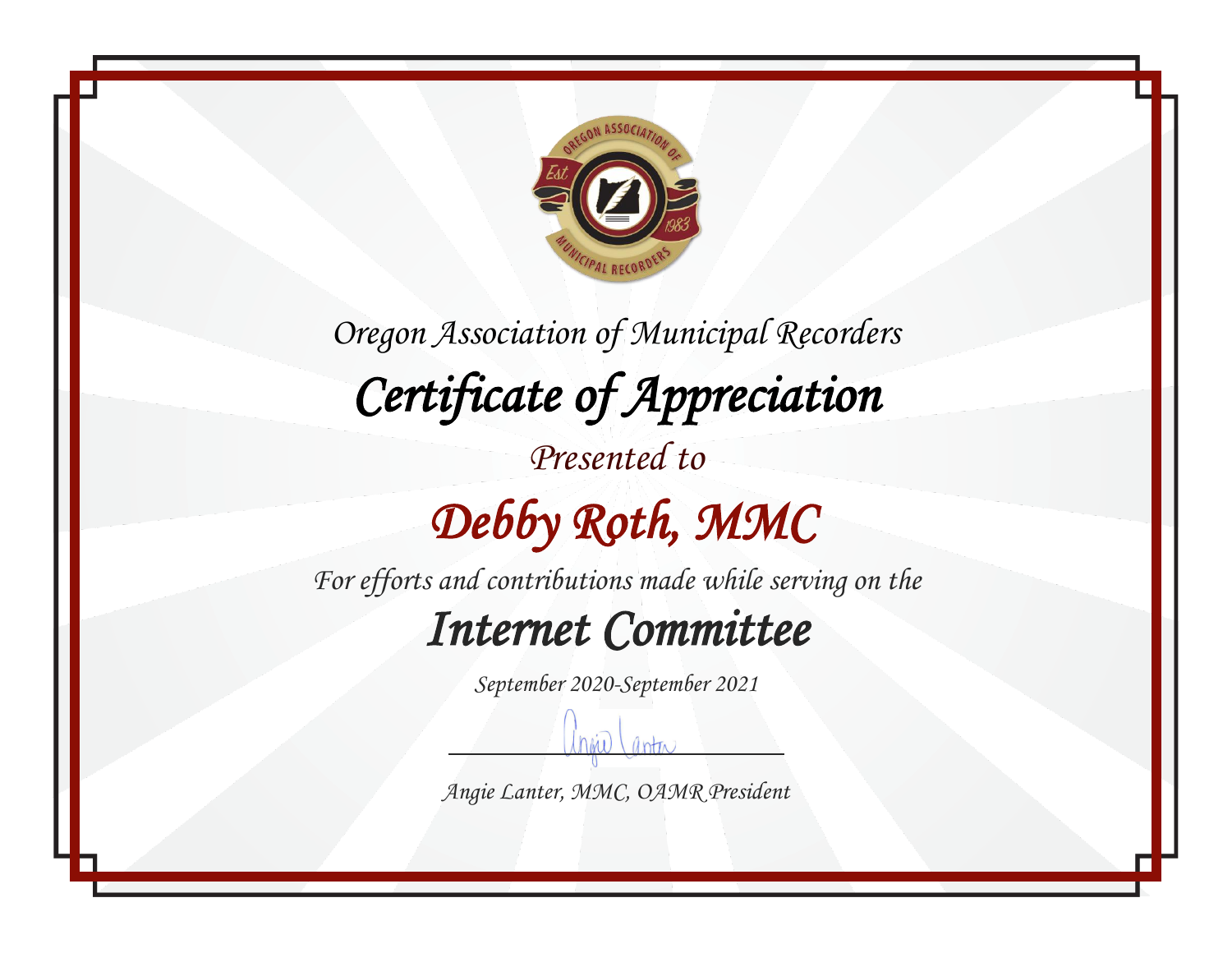

*Oregon Association of Municipal Recorders Certificate of Appreciation Presented to Christie Teets* 

*For efforts and contributions made while serving on the*

#### *Internet Committee*

*September 2020-September 2021*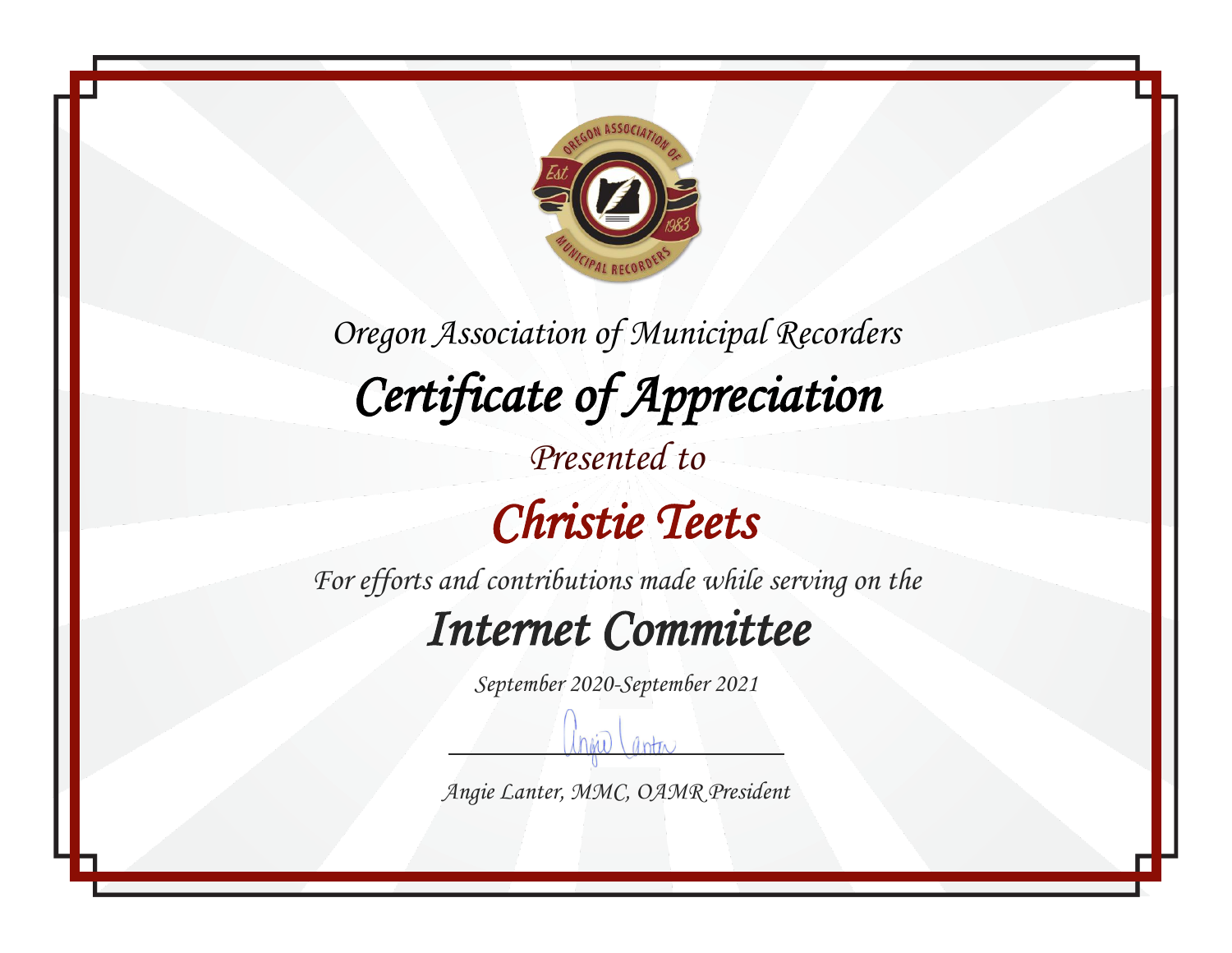

*Oregon Association of Municipal Recorders Certificate of Appreciation Presented to Melissa Thompson-Kiefer, CMC* 

*For efforts and contributions made while serving on the*

### *Internet Committee*

*September 2020-September 2021*